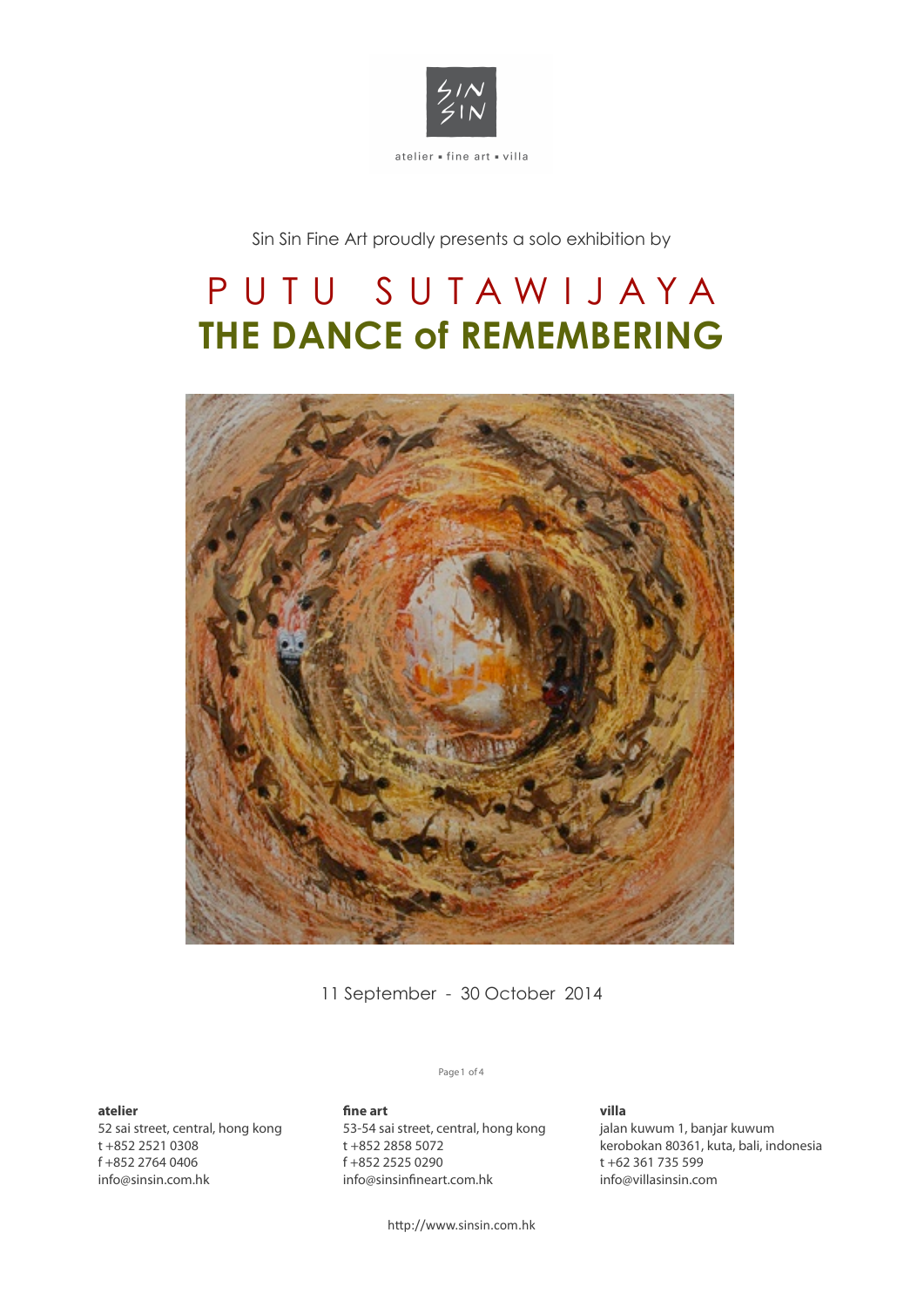

atelier = fine art = villa

Putu Sutawijaya is a multi-talented artist who was born and brought up in Bali. He currently lives and works in Yogyakarta and Bali. As a painter, sculptor and performance artist, Putu embodies the multi-media, cross-disciplinary character of Indonesian contemporary art. At the same time, a main focus of his work is the human body as both an expressive form and a vessel of the spirit: as Putu says, 'the body is the medium of suffering, pain, laughter and fear.' This much anticipated solo exhibition, is his first in the past few years. Art lovers in Indonesia and abroad are excited to finally be able to see Putu's newest works.

# **THE DANCE OF REMEMBERING**

 $\_$  , and the set of the set of the set of the set of the set of the set of the set of the set of the set of the set of the set of the set of the set of the set of the set of the set of the set of the set of the set of th

By Kris Budiman

Not many people are aware that Putu Sutawijaya loves to 'dance' while he paints. More often, he dances through his paintings. Almost in any of his paintings we could see some elements of dance: figures choreographed in various poses, movements and rhythmic gestures. There is no doubt that dancing and dances are an important part of Putu's daily life in the past, and perhaps even to his present day. Putu explores this theme in his current solo exhibition, by digging out his biographical memories through figures and special objects that directly relate to a certain genre in Balinese performance art: the Barong dance. In the process of recollecting events from his past life, these biographical memories are inseparable from his visual memories with all of the sensory quality and spatial context that entail within them. Precisely at this point, Putu's biographical memories are overlapping with their visual dimensions, which definitely are more than just a structure of sensory information representing objects 'as is'. Instead, they are reconstructed and reinterpreted visual imageries.

Observing the sequel in his paintings entitled "The Dance of Remembering", it can be said that Putu Sutawijaya is an artist endowed with extraordinary capacity in recording visual imageries in his mind. These eidetic imagery which are preserved in great details are not photograph-like because they do not retain every single detail of the event as they factually are; they have undergone a process of interpretative selection. Memory is more than just a copy of our perception upon reality coming directly from the outside. It is always an interpreted product. Through this process, we found a couple of visual details always present in Putu's paintings: figures and masks, in particular masks from Barong dance repertoire. In the Balinese cultural context, Barong dance posses a very complex dimension: be it mythologically, ritually, or as a genre in performance art.

Page 2 of 4

## **atelier**

52 sai street, central, hong kong t +852 2521 0308 f +852 2764 0406 info@sinsin.com.hk

#### **!ne art**

53-54 sai street, central, hong kong t +852 2858 5072 f +852 2525 0290 info@sinsinfineart.com.hk

**villa**

jalan kuwum 1, banjar kuwum kerobokan 80361, kuta, bali, indonesia t +62 361 735 599 info@villasinsin.com

http://www.sinsin.com.hk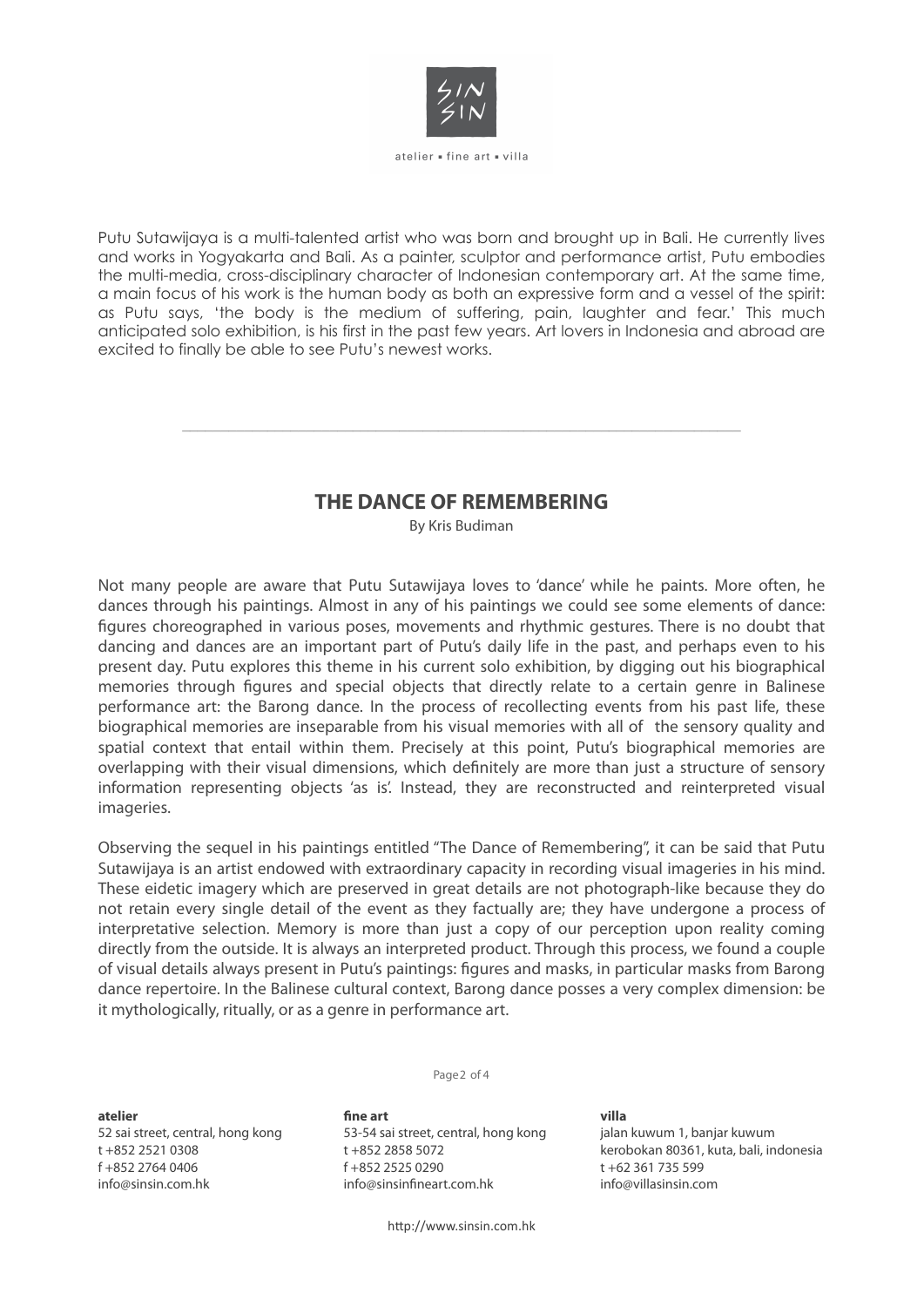

atelier = fine art = villa

Inspected from any angles, the kinetic and the visual are definitely the most prominent aspects of the Barong dance. Through these two aspects, Putu Sutawijaya attempts to recover his biographical memories. Compared to other variants of Barong dance, the variety of gestures and movements in Barong Ket, is acknowledged to be the most complete. Visually, the Barong masks may undergo their own signification process. Each Barong mask shows a certain iconic character due to their resemblance to certain creatures such as a lion, etc. The mask in Putu's paintings is not positioned as a symbol for hypocrisy or falseness - a commonly used stereotype we found in daily life and in the visual and dramatic works. Instead of being symbolic, the mask in his paintings serves as an index of an identity in remembering his past. It represents a construction of Bali-ness identity which may have been distanced further away now that Putu resides in Java.

There are also other formal features which we can identify as mainstay elements that has characterized Putu's works for a long time. The first of these are the brush strokes and colourful splatters, seemingly applied at random although actually they are leading us towards certain patterns. Secondly is the handwriting which in the eyes of the audience must be very difficult to decode, if not completely incomprehensible. Therefore these scattered texts might be more apt to be seen as an element in a visual composition, rather than as a composition of words and sentences to be read. Thirdly is the naked figure(s) in motion, flying about, or arrested in certain pose, and almost all of them shown with their backs facing us, the audience. As far as my observation goes, these three features are characteristic of Putu Sutawijaya that he keeps on exploring to no end.

The figures in the third feature above seemingly in motion, in the progress of shaping a formation, or, let's say, a certain dance composition following the mask. Their presences are often collective and anonymous, without any particularly dominant figure. They, who could be identified as anyone, moving in circles, cyclical, although in some instances they seem to scatter to all directions, or forming a triangle shape. In these ways, a mandala is created - as Putu Sutawijaya himself explained to me one day. We know that a mandala (from Sanskrit language) is more than just a plane. It represents a kind of cosmic diagram, connecting human being with the Ultimate Reality inside our bodies and minds, while transcending them at once. On the other hand, there are singular figures captured in a certain movement or gesture, dancing with a mask. Some of these solitary figures are depicted in a particular pose, that is with folded legs seemingly in the middle of performing a certain ritual, which we could understood as a meditation.

We could say, through all of these elements, that the fragments of Putu Sutawijaya's biographical memories are actively involved in a series of continuous dialogue about the construction of an identity, as someone who already belongs to a certain cultural community. The question now is: if remembering and forgetting are actually the two sides of the same coin, could "The Dance of Remembering" also be investigated from its other side: as an effort to forget a certain cultural identity?

Page 3 of 4

**atelier** 

52 sai street, central, hong kong t +852 2521 0308 f +852 2764 0406 info@sinsin.com.hk

fine art 53-54 sai street, central, hong kong t +852 2858 5072 f +852 2525 0290 info@sinsinfineart.com.hk

**villa** jalan kuwum 1, banjar kuwum kerobokan 80361, kuta, bali, indonesia t +62 361 735 599 info@villasinsin.com

http://www.sinsin.com.hk